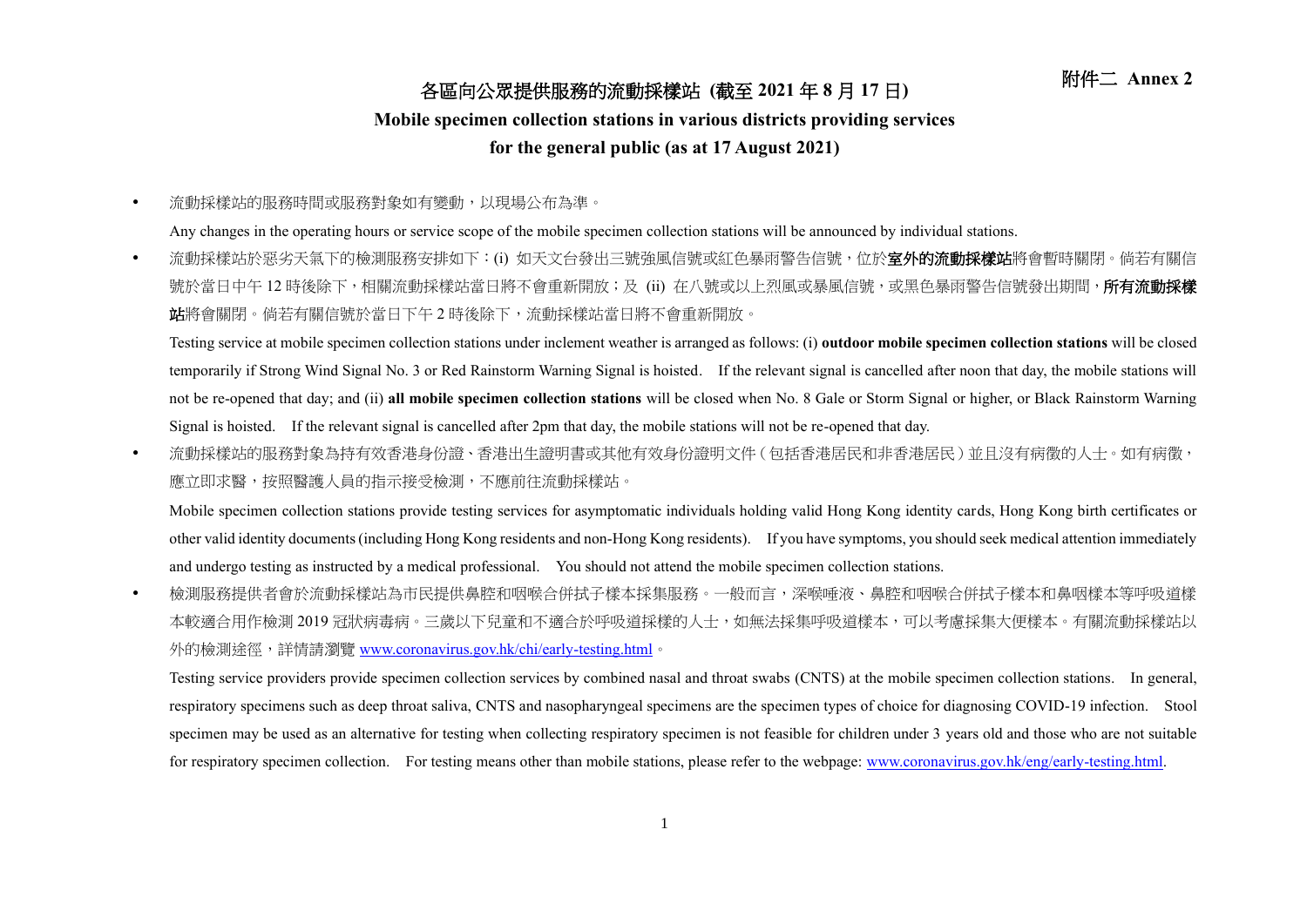| 地區              | 流動採樣站                              | 開放日期                 | 服務時間                   | 服務對象                                   |  |  |  |
|-----------------|------------------------------------|----------------------|------------------------|----------------------------------------|--|--|--|
| <b>District</b> | Mobile specimen collection station | <b>Opening dates</b> | <b>Operating hours</b> | <b>Service scope</b>                   |  |  |  |
|                 | 港島 Hong Kong Island                |                      |                        |                                        |  |  |  |
| 中西區             | 中環愛丁堡廣場                            | 直至 8月22日             | 上午10時至晚上8時             | 須接受強制檢測的人士(包括餐飲                        |  |  |  |
| Central &       | Edinburgh Place, Central           | until 22 August      | 10am to 8pm            | 業務員工及第599F 章的表列處所                      |  |  |  |
| Western         |                                    |                      |                        | 員工)及指定員工 Persons subject to            |  |  |  |
|                 |                                    |                      |                        | compulsory testing (including staff of |  |  |  |
|                 |                                    |                      |                        | catering and scheduled premises under  |  |  |  |
|                 |                                    |                      |                        | Cap. 599F) and specified staff         |  |  |  |
| 九龍 Kowloon      |                                    |                      |                        |                                        |  |  |  |
| 黃大仙             | 黃大仙廣場                              | 直至8月22日              | 上午10時至晚上8時             | 須接受強制檢測的人士(包括餐飲                        |  |  |  |
| Wong Tai        | Wong Tai Sin Square                | until 22 August      | 10am to 8pm            | 業務員工及第599F 章的表列處所                      |  |  |  |
| Sin             |                                    |                      |                        | 員工)及指定員工 Persons subject to            |  |  |  |
|                 |                                    |                      |                        | compulsory testing (including staff of |  |  |  |
|                 |                                    |                      |                        | catering and scheduled premises under  |  |  |  |
|                 |                                    |                      |                        | Cap. 599F) and specified staff         |  |  |  |
|                 |                                    |                      |                        |                                        |  |  |  |
| 深水埗             | 長沙灣麗閣邨                             | 直至8月22日              | 上午10時至晚上8時             | 須接受強制檢測的人士(包括餐飲                        |  |  |  |
| Sham            | 麗閣社區會堂 ◆                           | until 22 August      | 10am to 8pm            | 業務員工及第599F 章的表列處所                      |  |  |  |
| Shui Po         | Lai Kok Community Hall, Lai Kok    |                      |                        | 員工)及指定員工                               |  |  |  |
|                 | Estate, Cheung Sha Wan ◆           |                      |                        | Persons subject to compulsory testing  |  |  |  |
|                 |                                    |                      |                        | (including staff of catering and       |  |  |  |
|                 |                                    |                      |                        | scheduled premises under Cap. 599F)    |  |  |  |
|                 |                                    |                      |                        | and specified staff                    |  |  |  |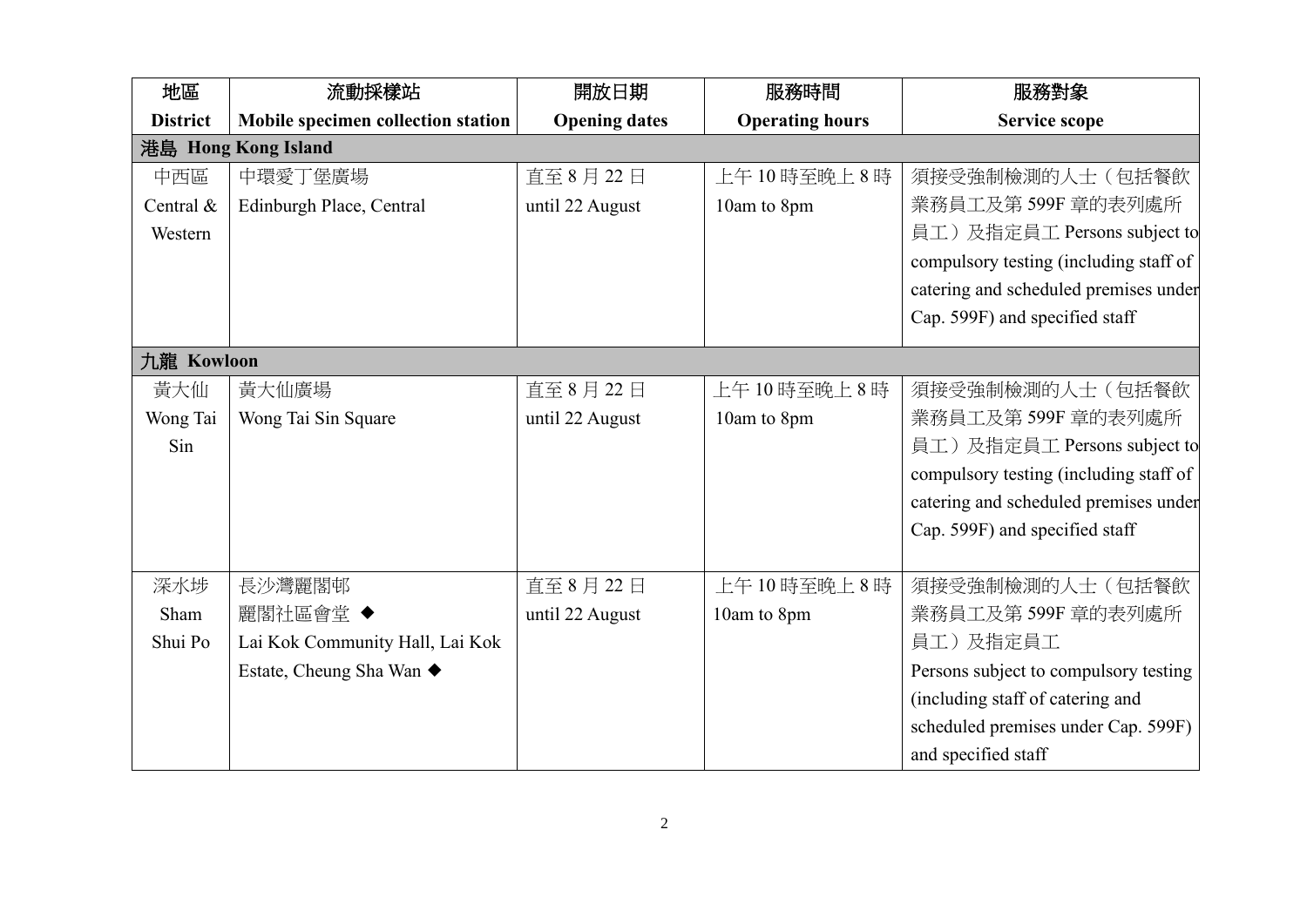| 油尖旺                | 旺角洗衣街 59號                        | 直至 8月22日        | 上午10時至晚上8時     | 須接受強制檢測的人士(包括餐飲                       |  |
|--------------------|----------------------------------|-----------------|----------------|---------------------------------------|--|
| Yau Tsim           | 麥花臣遊樂場                           | until 22 August | 10am to 8pm    | 業務員工及第599F 章的表列處所                     |  |
| Mong               | MacPherson Playground, 59 Sai    |                 |                | 員工)及指定員工                              |  |
|                    | Yee Street, Mong Kok             |                 |                | Persons subject to compulsory testing |  |
|                    |                                  |                 |                | (including staff of catering and      |  |
|                    |                                  |                 |                | scheduled premises under Cap. 599F)   |  |
|                    |                                  |                 |                | and specified staff                   |  |
|                    |                                  |                 |                |                                       |  |
| 九龍城                | 紅磡愛景街 8 號海濱南岸第 6 座               | 8月20日           | 上午 11 時至晚上 9 時 | 須接受強制檢測的海濱南岸居民及                       |  |
| Kowloon            | 旁空地                              | 20 August       | 11am to 9pm    | 工作人員                                  |  |
| City               | Open space next to Tower 6,      |                 |                | Residents and workers of Harbour      |  |
|                    | Harbour Place, 8 Oi King Street, |                 |                | Place subject to compulsory testing   |  |
|                    | Hung Hom                         |                 |                |                                       |  |
|                    |                                  |                 |                |                                       |  |
| 新界 New Territories |                                  |                 |                |                                       |  |
| 荃灣                 | 沙咀道遊樂場                           | 直至8月22日         | 上午8時至晚上8時      | 須接受強制檢測的人士(包括餐飲                       |  |
| Tsuen              | Sha Tsui Road Playground         | until 22 August | 8am to 8pm     | 業務員工及第599F 章的表列處所                     |  |
| Wan                |                                  |                 |                | 員工)及指定員工                              |  |
|                    |                                  |                 |                | Persons subject to compulsory testing |  |
|                    |                                  |                 |                | (including staff of catering and      |  |
|                    |                                  |                 |                | scheduled premises under Cap. 599F)   |  |
|                    |                                  |                 |                | and specified staff                   |  |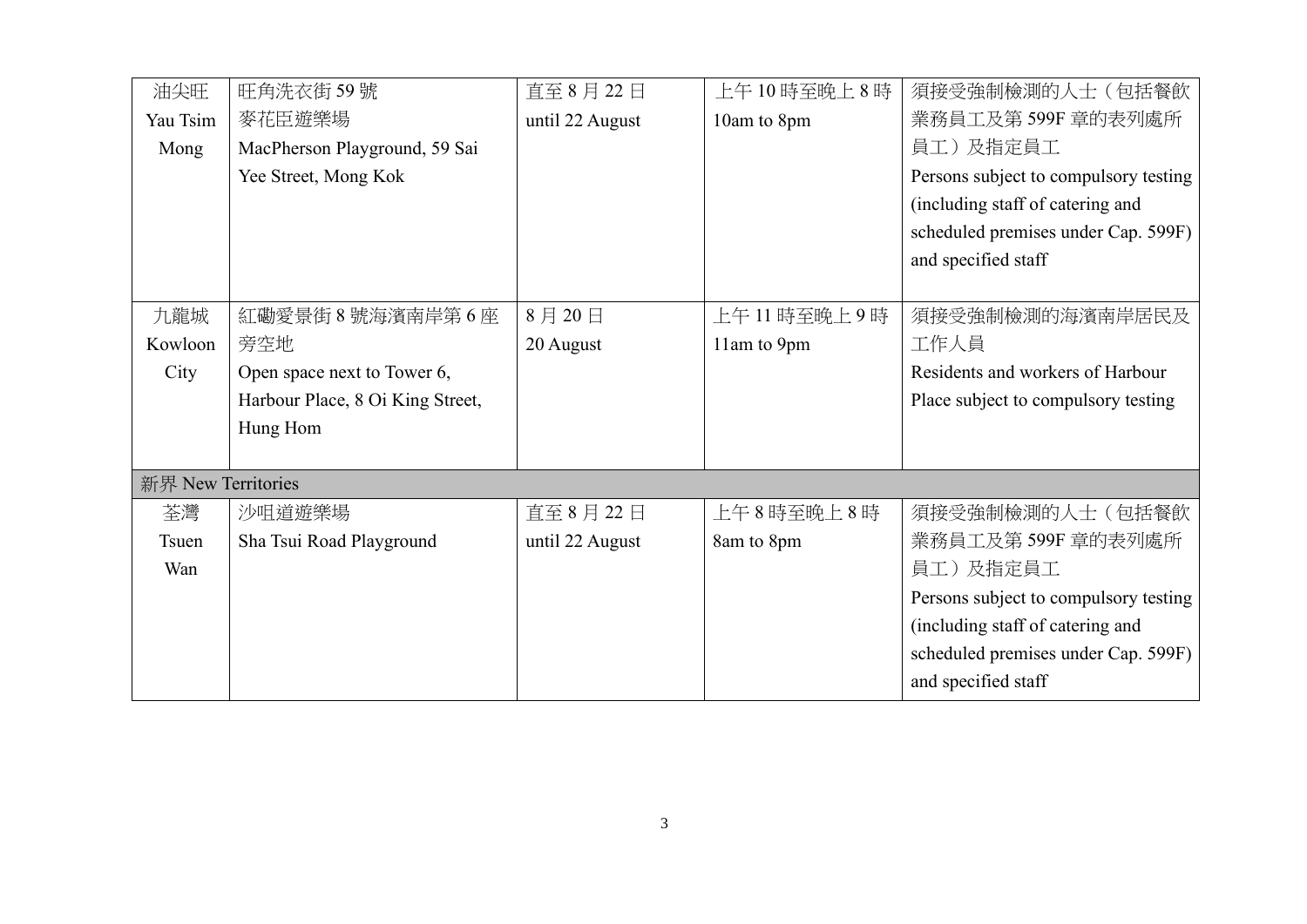| 元朗      | 天水圍天瑞路7號天瑞體育館 ◆                    | 直至 8月22日        | 上午8時至晚上8時   | 須接受強制檢測的人士(包括餐飲                       |
|---------|------------------------------------|-----------------|-------------|---------------------------------------|
| Yuen    | Tin Shui Sports Centre, No. 7, Tin | until 22 August | 8am to 8pm  | 業務員工及第599F 章的表列處所                     |
| Long    | Shui Road, Tin Shui Wai ◆          |                 |             | 員工)及指定員工                              |
|         |                                    |                 |             | Persons subject to compulsory testing |
|         |                                    |                 |             | (including staff of catering and      |
|         |                                    |                 |             | scheduled premises under Cap. 599F)   |
|         |                                    |                 |             | and specified staff                   |
|         |                                    |                 |             |                                       |
| 大埔      | 大埔鄉事會街2號                           | 直至 8月22日        | 上午10時至晚上8時  | 須接受強制檢測的人士(包括餐飲                       |
| Tai Po  | 大埔社區中心地下有蓋操場 ◆                     | until 22 August | 10am to 8pm | 業務員工及第599F 章的表列處所                     |
|         | Covered play area, G/F,            |                 |             | 員工)及指定員工                              |
|         | Tai Po Community Centre, No. 2     |                 |             | Persons subject to compulsory testing |
|         | Heung Sze Wui Street, Tai Po ◆     |                 |             | (including staff of catering and      |
|         |                                    |                 |             | scheduled premises under Cap. 599F)   |
|         |                                    |                 |             | and specified staff                   |
|         |                                    |                 |             |                                       |
| 離島      | 東涌北公園七人硬地足球場                       | 直至 8月 31日       | 上午10時至晚上8時  | 須接受強制檢測的人士(包括餐飲                       |
| Islands | 7-a-side Hard-surfaced Soccer      | until 31 August | 10am to 8pm | 業務員工及第 599F 章的表列處所                    |
|         | Pitch, Tung Chung North Park       |                 |             | 員工)及指定員工                              |
|         |                                    |                 |             | Persons subject to compulsory testing |
|         |                                    |                 |             | (including staff of catering and      |
|         |                                    |                 |             | scheduled premises under Cap. 599F)   |
|         |                                    |                 |             | and specified staff                   |